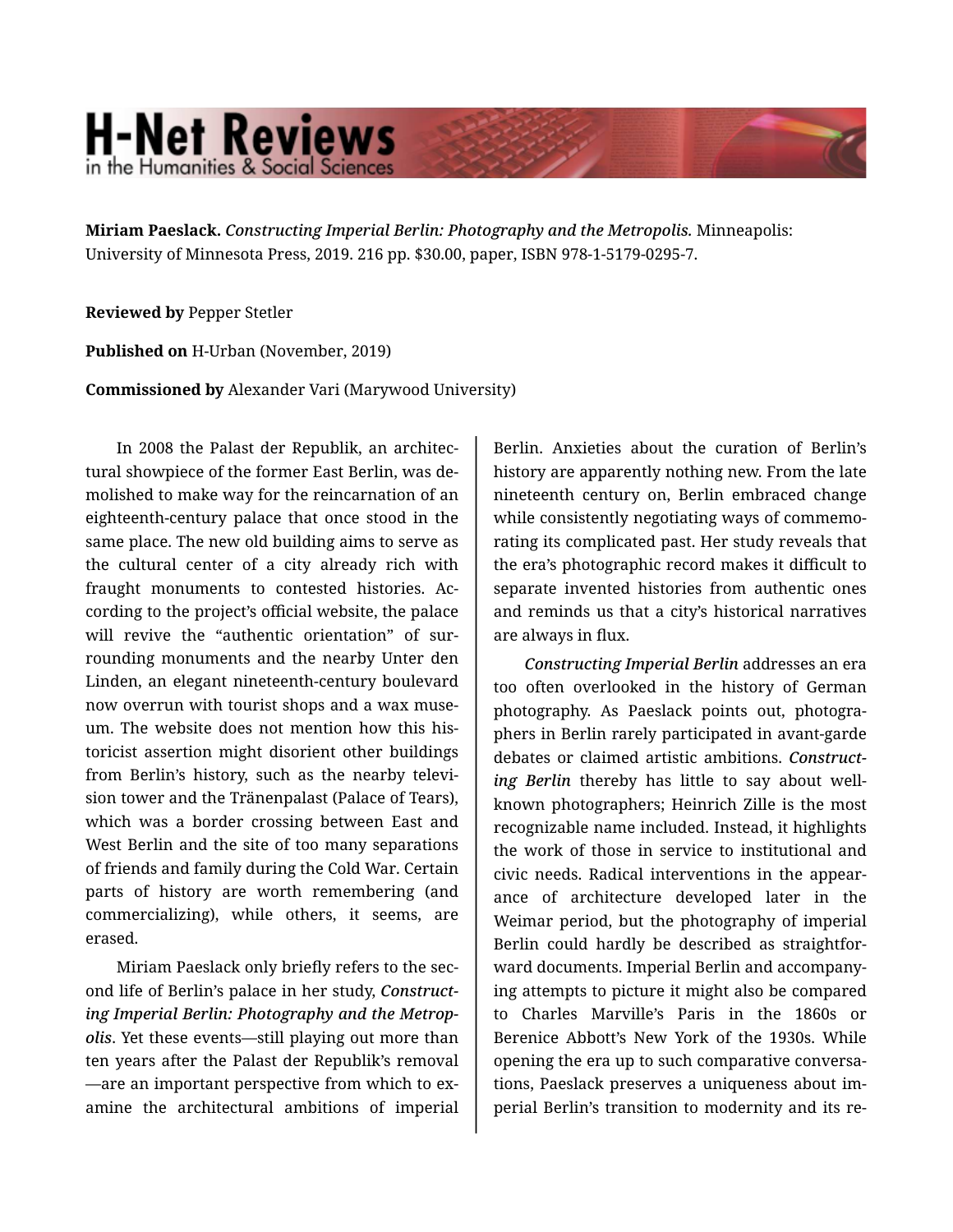lationship to photography. She writes, "Berlin's development into a world city coincided with the instrumentalization of photography's technologi‐ cal and aesthetic capacities" (p. xviii). In other words, Berlin and photography are dependent and intertwined. She convincingly argues that one could not have emerged without the other.

Around the turn of the century, Berlin com‐ peted with Paris and London as the cultural cen‐ ter of Europe while simultaneously rising as the most American of European cities. As Paeslack writes, Berlin was trying to find a "fragile balance between an open display of urban growth and wealth and attempts at anchoring the city in its historical roots" (p. xi). As much as the city of Berlin was in flux, there was also little consensus on the best way to photographically picture it. As Paeslack relates throughout her book, different strategies attempted to reach diverse audiences and to circulate varied messages about the city's identity. She examines a wide range of photographic projects and formats—from panoramas to photographic portfolios and photogrammetry, an understudied technique of architectural measure‐ ment. While some offered a nostalgic image of a city with a picturesque history, other projects communicated a capital of industrial precision and fast-paced growth. The formats in which to photograph imperial Berlin were as inconsistent as the city itself.

In the first chapter, Paeslack examines how the city employed photography to create narra‐ tives for tourists and capture the experiences of this growing metropolis. Through her close analy‐ sis of a series of eighteen wide-angle panoramas published in 1901 and 1902, Paeslack addresses how they facilitate comparisons between old and new. No longer did the modern city seem to be or‐ ganized as an organism, complete with a central‐ ized heart and supplementary limbs. Rather, the city came to be understood as a system of inter‐ connecting networks, emphasizing connections and energy transfers more than a hierarchy of

anatomical parts. Paeslack argues that photogra‐ phy was an apt way of visualizing the city as such a system. The panoramic view aligned with Berlin's new elevated train station and its hori‐ zontal orientation to the world. This new perspec‐ tive marked a shift from centralization to an em‐ phasis on infrastructure and connectivity.

The city's photographic image was often val‐ ued more than the buildings themselves. This be‐ comes clear in chapter 2, which explores the close partnership between city architect Ludwig Hoff‐ man and photographer Ernst von Brauchitsch. Through their collaboration, they pursued an im‐ age of Berlin that emphasized bourgeois comfort and progress. Paeslack argues that Brauchistch was "central to crafting an image, and eventually to creating a legacy, for Hoffman" (p. 41). Brauchistch's photographs for Hoffmann's archi‐ tectural portfolio *Neubauten der Stadt Berlin* (1902) strayed from several rules of architectural photography by engaging space through human figures and their interaction. Paeslack offers several comparisons to other photographers to estab‐ lish convincingly Brauchistch's distinct style. As mentioned at the end of the chapter, this partner‐ ship seems to anticipate the image consciousness of later modernist architects in astonishing ways.

Photography offered an opportunity to con‐ struct national unity and identity despite the real‐ ity of architectural projects. While photographers aimed to preserve their subjects technically and without emotion, Paeslack puts this goal in tension with the medium's "magical qualities," which allowed it to instill sentiments of nostalgia and national pride. Such a tension was a stake in the photogrammetric images of Albrecht Meyden‐ bauer and the Royal Prussian Photogrammetric Institute, as Paeslack explores in the third chap‐ ter. Under Meydenbauer's leadership, the institute undertook a project documenting the con‐ struction of an equestrian monument to Wilhelm I. The series of eight images begins with the demo‐ lition of a city castle to make way for the new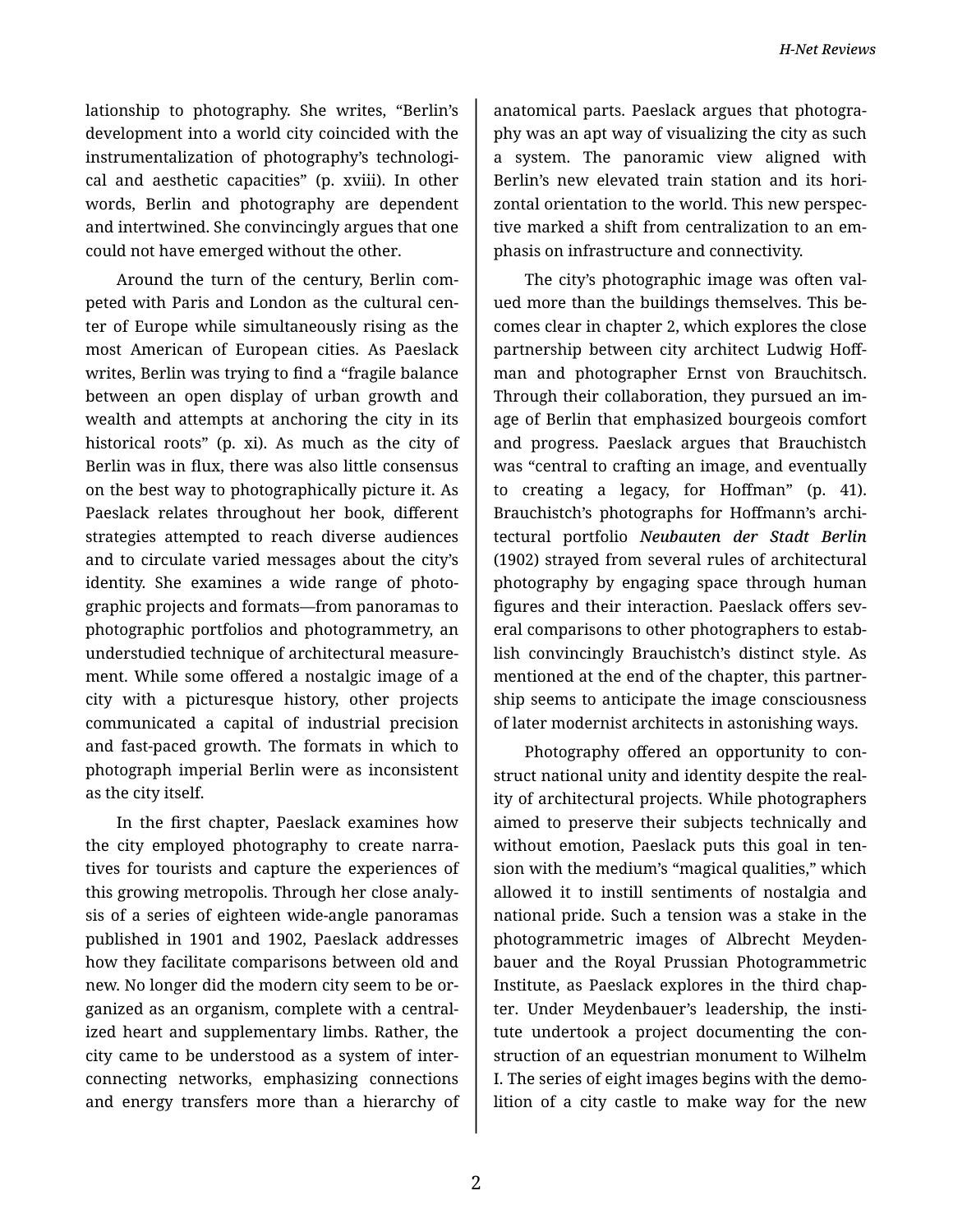monument. Ironically, as Paeslack points out, the castle, "had been replaced by a monument that claims, through historicist design, a historicity that the original buildings had naturally pos‐ sessed" (p. 85). On the one hand, the photogrammetric image epitomized photography as a tool of accurate commensurability. On the other, its seri‐ al imagery gestures to the new cinematic tech‐ nologies and rising forms of spectacle and enter‐ tainment.

More than most cities, Berlin has embraced a constant cycle of construction and demolition as part of its image. This is perhaps best demonstrat‐ ed by Paeslack's use of the term "rubble photogra‐ phy" in the fourth chapter to describe the popular practice of depicting different stages of demoli‐ tion. Paeslack accounts for the association of rub‐ ble photography with the more well-known *Trüm‐ merfilme* or "rubble films" set in bombed-out Ger‐ man cities after World War II. The two forms are related but distinct, according to Paeslack. "Rub‐ ble photography emerged," she writes, "amid ur‐ ban restructuring rather than urban warfare" (p. 92). Yet there is something dramatic about the rubble imagery from both eras. Paeslack calls it "ruin porn," a form of imagery that traffics be‐ tween dramatic spectacle and nostalgia. Despite important differences between imperial photogra‐ phy and post-1945 film, the association nonethe‐ less marks a consistent theme of destruction in Berlin representation.

Paeslack brings imperial Berlin into a mean‐ ingful dialogue with the present by showing how photography opened up architectural preserva‐ tion to modern forms of spectacle and historicism. Architecture's photographic representation plays an important role in history now, as it did around 1900. The completion of Berlin's city palace, once expected in 2019, has been pushed back indefi‐ nitely. But despite its stalled construction, it has already been completed in photographic form. Detailed plans for the building are described next to digital renderings on the project's website.

Three webcams are updated every fifteen minutes to track the painfully slow construction progress. As Paeslack's *Constructing Imperial Berlin* sug‐ gests, perhaps the building's photographic imagin‐ ing is just as important as its eventual completion.